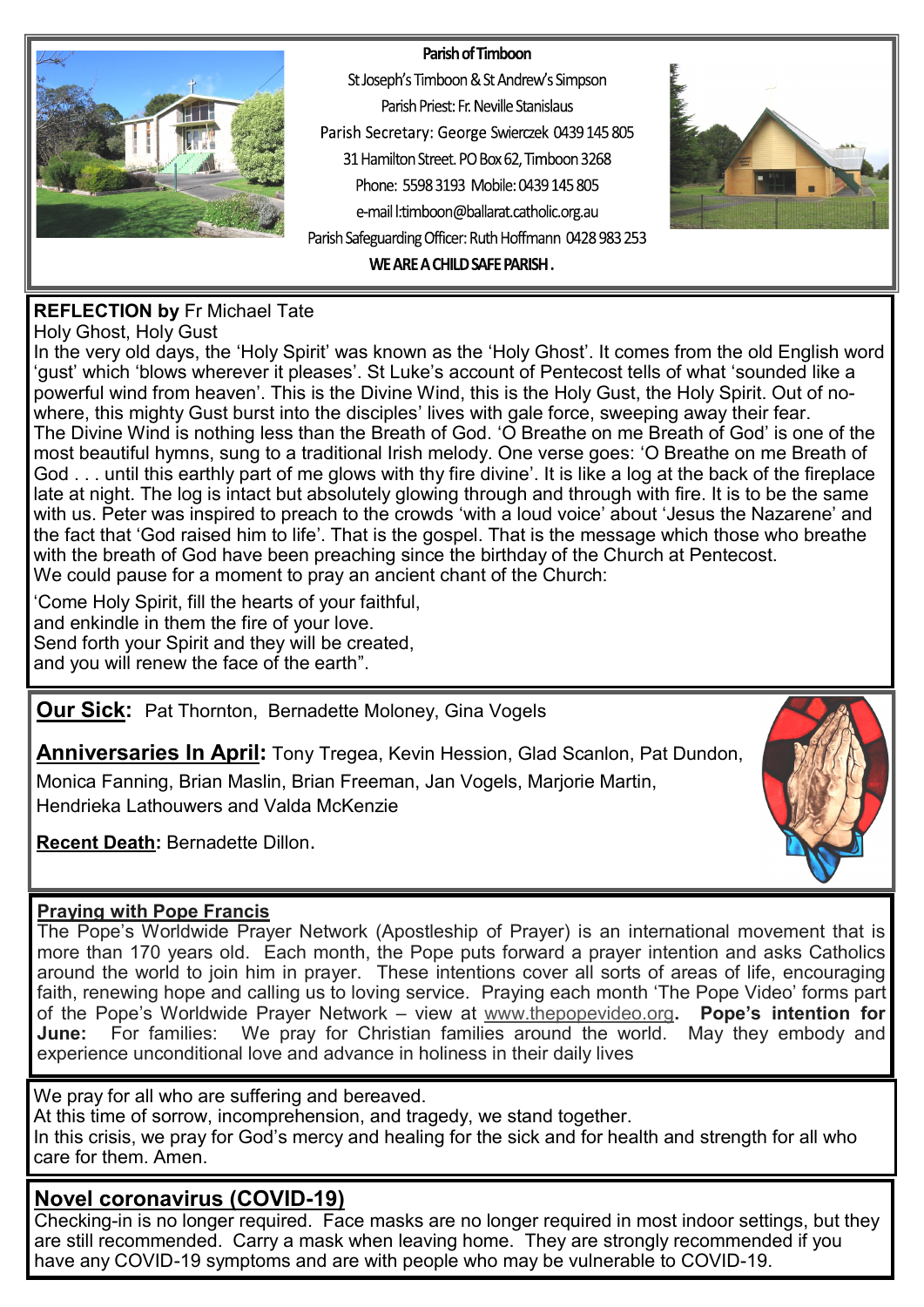

## **LITURGY OF THE WORD Sunday 05 Jun 2022**

# **Pentecost Sunday Year C**

#### **First Reading**: Acts 2:1-<sup>11</sup> *A reading from the Acts of the Apostles*

*They were all filled with the Holy Spirit, and began to speak different languages.*

When Pentecost day came round, the apostles had all met in one room, when suddenly they heard what sounded like a powerful wind from heaven, the noise of which filled the entire house in which they were sitting; and something appeared to them that seemed like tongues of fire; these separated and came to rest on the head of each of them. They were all filled with the Holy Spirit, and began to speak foreign languages as the Spirit gave them the gift of speech.

Now there were devout men living in Jerusalem from every nation under heaven, and at this sound they all assembled, each one bewildered to hear these men speaking his own language. They were amazed and astonished. 'Surely' they said 'all these men speaking are Galileans? How does it happen that each of us hears them in his own native language? Parthians, Medes and Elamites; people from Mesopotamia, Judaea and Cappadocia, Pontus and Asia, Phrygia and Pamphylia, Egypt and the parts of Libya round Cyrene; as well as visitors from Rome – Jews and proselytes alike – Cretans and Arabs; we hear them preaching in our own language about the marvels of God.'

The is the Word of the Lord. **All: Thanks be to God**.

**Responsorial Psalm**: Ps 103:1. 24. 29-31. 34. R. v.30

- (R.) Lord, send out your Spirit and renew the face of the earth.
- 1. Bless the Lord, my soul! Lord God, how great you are, How many are your works, O Lord! The earth is full of your riches. (R.)
- 2. You take back your spirit, they die, returning to the dust from which they came. You send forth your spirit, they are created; and you renew the face of the earth. (R.)
- 3. May the glory of the Lord last for ever! May the Lord rejoice in his works! May my thoughts be pleasing to him. I find my joy in the Lord. (R.)

#### **Second Reading: 1 Cor 12:3-7, 12-13** *A reading from the first letter of St Paul to the Corinthians*

*In the one Spirit we were all baptised, making one body.*

No one can say, 'Jesus is Lord' unless he is under the influence of the Holy Spirit.

There is a variety of gifts but always the same Spirit; there are all sorts of service to be done, but always to the same Lord; working in all sorts of different ways in different people, it is the same God who is working in all of them. The particular way in which the Spirit is given to each person is for a good purpose.

Just as a human body, though it is made up of many parts, is a single unit because all these parts, though many, make one body, so it is with Christ. In the one Spirit we were all baptised, Jews as well as Greeks, slaves as well as citizens, and one Spirit was given to us all to drink.

The is the Word of the Lord. **All: Thanks be to God.**

*© The scriptural quotations are taken from the Jerusalem Bible, published and copyright 1966, 1967 and 1968 by Darton Longman and Todd Ltd and Doubleday & Co Inc, and used by permission of the publishers. The English translation of the Psalm Responses, the Alleluia and Gospel Verses, and the Lenten Gospel Acclamations, and the Titles, Summaries, and Conclusion of the Readings, from the Lectionary for Mass © 1997, 1981, 968, International Committee on English in the Liturgy, Inc. All rights reserved. The prayers are from the English Translation of the Roman Missal © 2010 International Committee on English in the Liturgy Inc. (ICEL)*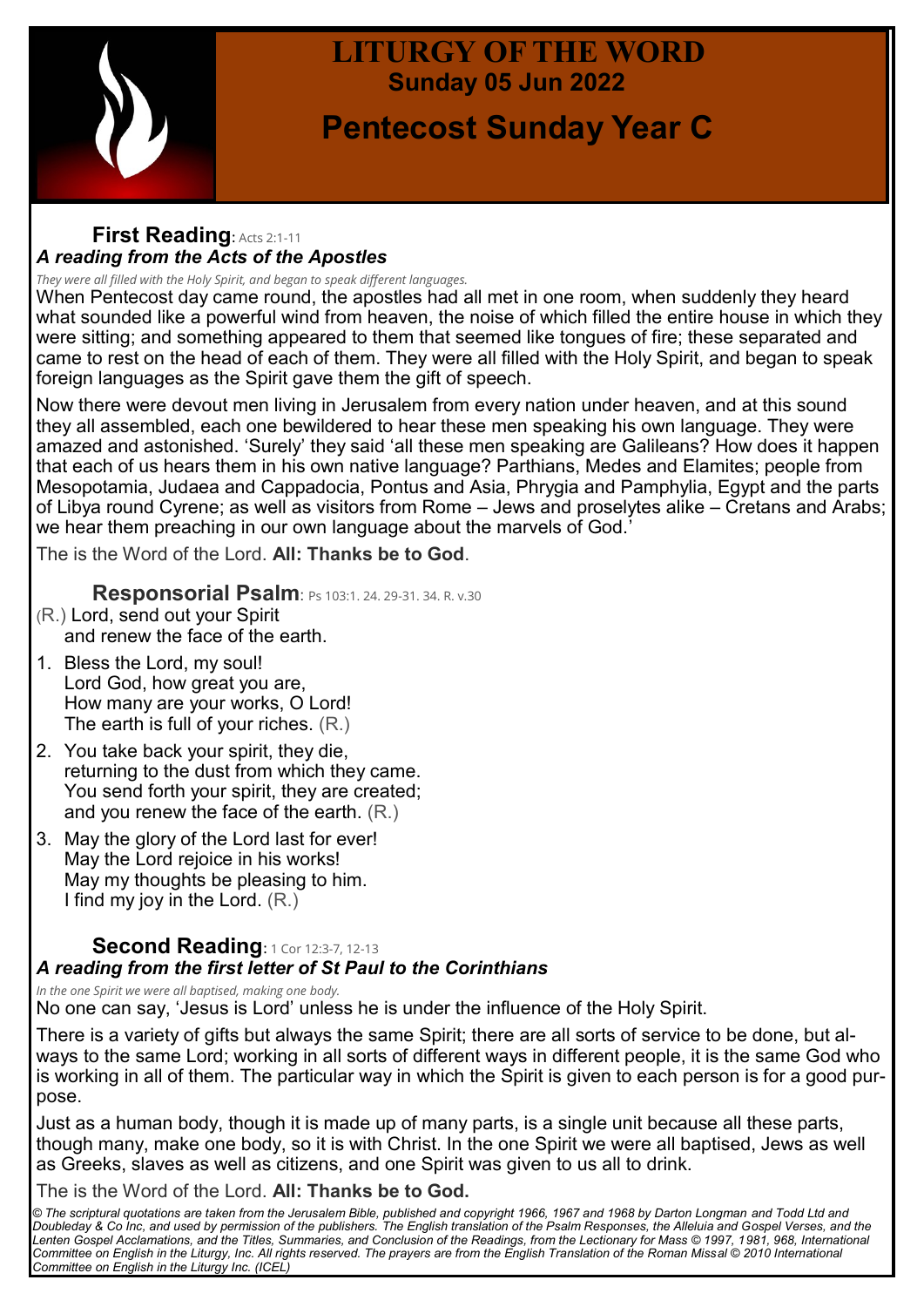**Sequence** The sequence may be said or sung. Holy Spirit, Lord of light, From the clear celestial height

Thy pure beaming radiance give.

Come, thou Father of the poor, Come with treasures which endure; Come, thou light of all that live!

Thou, of all consolers best, Thou, the soul's delightful guest, Dost refreshing peace bestow;

Thou in toil art comfort sweet;

Pleasant coolness in the heat; Solace in the midst of woe.

Light immortal, light divine, Visit thou these hearts of thine,

And our inmost being fill:

If thou take thy grace away, Nothing pure in man will stay; All his good is turned to ill.

Heal our wounds, our strength renew; On our dryness pour thy dew;

Wash the stains of guilt away:

Bend the stubborn heart and will;

Melt the frozen, warm the chill; Guide the steps that go astray.

Thou, on us who evermore Thee confess and thee adore, With thy sevenfold gifts descend:

Give us comfort when we die;

Give us life with thee on high; Give us joys that never end.

**Gospel Acclamation:** (Please stand for the Gospel Acclamation)

Alleluia, alleluia! Come, Holy Spirit; fill the hearts of your faithful and kindle in them the fire of your love. Alleluia!

#### **Gospel:** Jn 20:19-<sup>23</sup>

#### *A reading from the holy Gospel according to John*

*As the Father sent me, so I send you: Receive the Holy Spirit.*

In the evening of the first day of the week, the doors were closed in the room where the disciples were, for fear of the Jews. Jesus came and stood among them. He said to them, 'Peace be with you,' and showed them his hands and his side. The disciples were filled with joy when they saw the Lord, and he said to them again, 'Peace be with you.

'As the Father sent me, so am I sending you.'

After saying this he breathed on them and said:

'Receive the Holy Spirit. For those whose sins you forgive, they are forgiven; for those whose sins you retain, they are retained.' The Gospel of the Lord...*Praise to You Lord Jesus Christ*